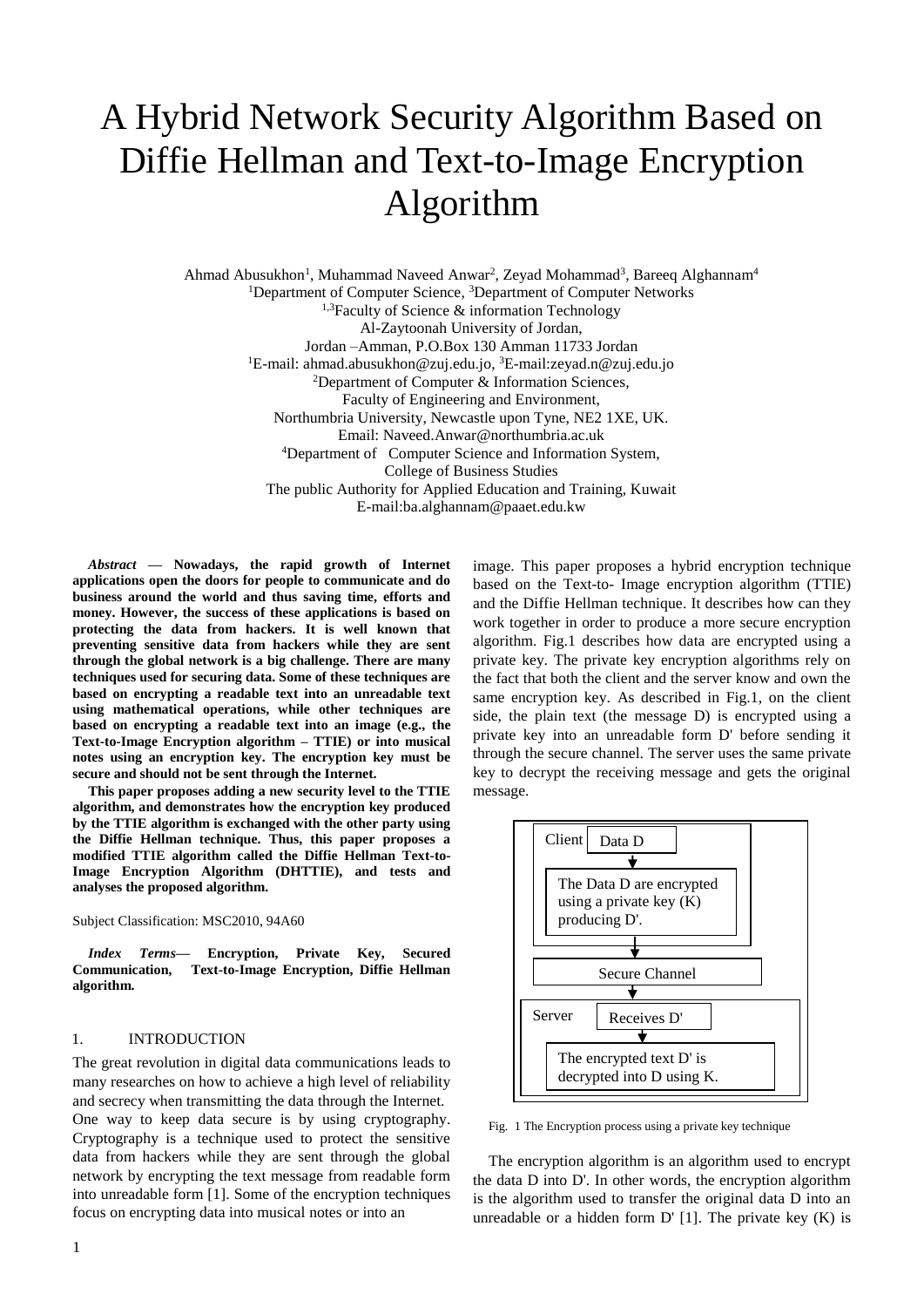the core of the encryption algorithm. The decryption algorithm is the encryption algorithm running in reverse. In other words, the decryption algorithm is an algorithm used for transforming the encrypted data (the ciphertext) into the plaintext [2].

Encryption techniques are used to prevent hackers from accessing sensitive data when they are sent through the Internet. Examples of these techniques include digital signature, and digital certificate [3]. Digital signature and digital certificate are not the focus of this research.

Mainly, there are two techniques used for data encryption: namely private key and public-key encryption [4]. Other techniques include digital signature, and hash functions [5]. This paper focuses on private key encryption. It proposes a hybrid encryption algorithm based on the TTIE encryption algorithm and Diffie Hellman technique called Diffie Hellman Text-to-Image Encryption Algorithm (DHTTIE). Details of these techniques are given in section 3.

Below, we describe various techniques for data encryption. These techniques focus on text encryption and image encryption algorithms.

Nithin, Anupkumar, and Hegde [6] proposed the Fast Encryption Algorithm (FEAL) image encryption algorithm which is based on Data Encryption Standard (DES) algorithm. In FEAL, the original image is divided into a number of blocks, then encryption and decryption algorithms are carried out using 12 keys of size 16-bit.

M.Ali, BaniYounes, and Janta [7] proposed dividing an image into a number of blocks. These blocks are then reorganized into a transformed image, and then the transformed image is encrypted using the Blowfish algorithm.

Divya, Sudha, and Resmy [8] proposed to divide an image into  $8 \times 8$  blocks. In this technique, portions of an image are encrypted instead of encrypting the whole image at once. This is done in order to make the encryption process faster.

M.Mishra, P. Mishra, Adhikary, and Kumar [9] proposed a new method for image encryption based on Fibonacci and Lucas series.

Singh and Gilhotra [10] proposed an encryption algorithm that encrypts a text in four phases. In this algorithm a given word in a text is transformed into a floating point between 0 and 1.

Huang, Chi Lee, and Hwang [11] proposed an encryption algorithm in which  $n^2+n$  common secret keys are generated in one session.

Torkaman, Kazazi, and Rouddini [12] proposed a novel encryption algorithm which is a hybrid of cryptographic and steganography techniques.

Krishna [13] proposed a new mathematical model in which the output of the Elliptic Curve Cryptography (EEC) algorithm a variable value and a dynamic time stamp are used to generate the cipher text.

Other techniques encrypt the data as musical notes or an image. Some of these techniques are described below.

Dutta, Chakraborty and Mahanti [14] proposed to encrypt a given plain text into musical notes using MATLAB.

Yamuna, Sankar, Ravichandran, and Harish [15] proposed two phases encryption algorithm for transforming a plain text into musical notes.

Dutta, Kumar, and Chakraporty [16] proposed an encryption algorithm in which the letters in a text message are encrypted (mathematically) to musical notes.

The rest of this paper is organized as follows. Section II, presents the previous work related to the proposed algorithm. Section III presents our work including research methodology, experiments and the analysis of the proposed algorithm. Finally, section IV presents the conclusion and future work.

## 2. RELATED WORK

Bh, Chandravathi, and PRoja [17] presented Koblitz's method and used it to map a message to a point in the implementation of Elliptic Curve Cryptography [18, 19].

Singh and Gilhorta [5] proposed an encryption algorithm based on the transformation of a word in a text into a floating point number (n). The resulting (n) is then encrypted into a binary number (b), and then (b) is encrypted using an encryption key.

Kumar, Azam, and Rasool [20] proposed a new technique of data encryption. In this technique, a matrix (N) is encrypted by three operations namely row transformation, column transformation, and decimal to binary transformation.

Abusukhon and Talib [21], and Abusukhon, Talib, and Issa [22] proposed the Text-to-Image Encryption algorithm (TTIE). In their work, a plain text is encrypted into an image of type "png" using java.

Abusukhon [23] investigated using block cipher technique with the TTIE algorithm.

Lokeshwari et al.[24] proposed to encrypt an image by converting the image into a stream of pixels which are decomposed into blocks and then the resulted pixels are rotated based on angles. A replace code is generated for each block and then this code is encrypted using Merkle-Helman crypto system.

Abusukhon, Talib, and Nabulsi [25] analyzed the encryption time for the TTIE encryption algorithm. Abusukhon, Talib, and Almimi [26] proposed the Distributed Text-to-Image Encryption Algorithm (DTTIE) in order to improve the speed of the TTIE algorithm. Abusukhon and Hawashin [27] proposed a novel secure network communication protocol based on encrypting a plain text into a barcode image.

This work differs from the work presented in [21]-[23], [25]-[27]. In their work, each individual letter from the alphabet set is encrypted into an individual pixel (each pixel consists of three integers R, G, B). The resulting pixels (26 pixels since there are 26 English letters) represent the encryption key. The encryption key itself is sent through a secure channel to the other side. In our proposed algorithm, there is no need to send the encryption key itself to the other side. Instead, random numbers are sent to the receiver from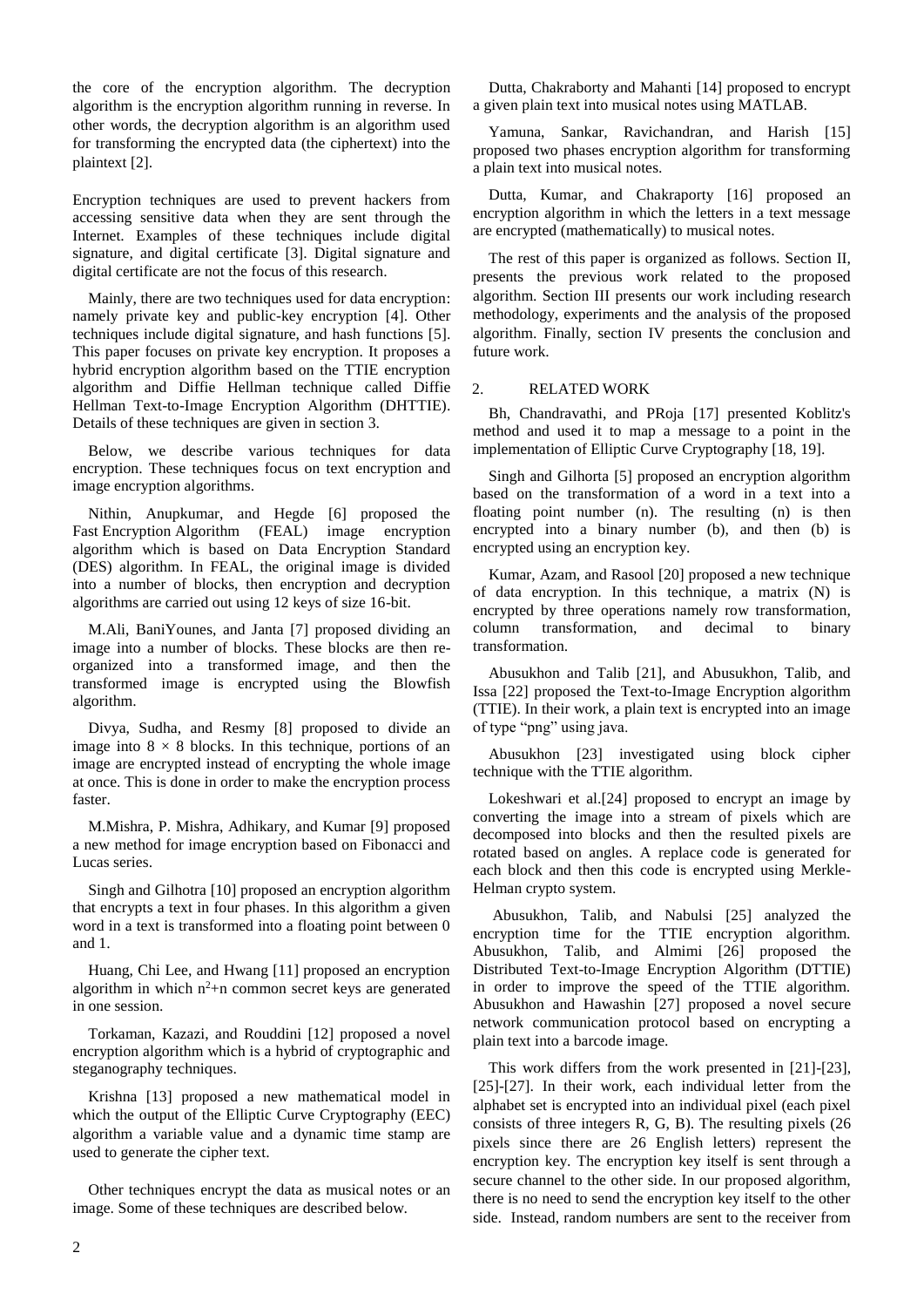which a private key (k1) is generated based on the TTIE and Diffie Hellman. The result of this process is two identical keys k1 (generated on the receiver) and k1′ (generated on the sender). To achieve this goal, we use the Diffie Hellman key exchange algorithm [28]. In addition, in this paper we propose an enhanced TTIE algorithm. In this algorithm, an additional level of encryption based on RGB values is added to the existing TTIE algorithm.

Singh and Jain [29] proposed an enhanced Image to Text Encryption algorithm proposed in [21]. In their algorithm the plaintext is encrypted using the Text to Image encryption algorithm and then the resulting image is encrypted using the Advanced Encryption Standard (AES) technique. Two keys (key1 and key2) are generated and included in the encrypted image. A random number is included as a pixel in the end of the encrypted image and then this number is used to lookup the keys (key1 and key2) from a database on the receiver.

Manjunath, S.G.Hiremath [30] proposed an encryption algorithm consisting of two levels of encryption. In the first level the RSA algorithm is used to hide data and then merge them to cover image using the H-LSB technique. In the second level of encryption, Chaos algorithm encrypts the resulting image.

Arun, Azarudeen and Nivek [31] proposed an encryption algorithm based on the TTIE algorithm proposed in [21] and the AES algorithm. In their algorithm, three input values are entered and the plaintext is transformed into its ASCII code. The ASCII code values are multiplied by the user inputs and the product values are divided by 256. If the quotient value is less than 256 then it is stored otherwise, the quotient value is again divided by 256. This process produces an image and then this image is encrypted by AES algorithm using a key to produce another image.

## 3. THE PROPOSED WORK

In this paper, Java NetBeans is used as a vehicle to carry out our experiments. The encryption algorithm, decryption algorithm, server program and client program are all implemented in java (NetBeans) and built from scratch.

All experiments in this paper are carried out using a single machine with the following specifications; processor Intel (R) core (TM)2, Duo CPU T5870 @ 2.00GHz, installed memory (RAM) 2.00GB operating system Windows 7 Ultimate and hard disk 24.5 GB (free space).

## *3.1 Data Sample*

A small data sample is used in order to test the proposed encryption algorithm as described in Fig2. The data sample is stored in a notepad file.

| $\boxed{\square}$<br>$\equiv$<br><b>Untitled - Notepad</b>                                                                                           | $\Sigma$                 |
|------------------------------------------------------------------------------------------------------------------------------------------------------|--------------------------|
| File Edit Format View Help                                                                                                                           |                          |
| this is a test<br>we encrypt this message using our proposed technique<br>which convert the text to image with hellman<br>algorithm for key exchange | $\overline{\phantom{a}}$ |
|                                                                                                                                                      |                          |
| m                                                                                                                                                    |                          |

Fig. 2 The Data Sample

## *3.2 Research Methodology and Evaluation*

In this section we use the following abbreviations:

P<sub>L</sub>: is the plaintext.

- P: is a pixel consists of three integers R, G, and B. The three integers represent the intensity of the Red, Green, and Blue colors of the pixel P.
- CIP: is the ciphertext plane (a plane that represents a part of the total ciphertext) and it consists of a number of pixels.
- COP: the correction plane (is the other part of the total ciphertext). Note that the CIP size and the COP size are identical. In other words, they contain the same number of pixels. However, unlike CIP, the COP plane consists of one color only while the CIP consists of multiple colors.
- FEP: is the final encryption plane and is produced by performing an arithmetic operation (e.g. summation , xor, .., etc) on both planes CIP and COP.
- CKP: is the key of the correction plane (this key is used for producing the correction plane COP).
- CIKP: is the key of the ciphertext plane (this key is used for producing the ciphertext plane CIP).
- L: is a letter from the alphabet set.
- n1, n2 and n3: are random numbers.
- m: the number of letters in the alphabet set.
- DH: is the Diffie Hellman Algorithm.
- S: is the sender node.
- C: is the receiver node.

The first phase of our proposed algorithm is to perform the key exchange between the client and the server using The Diffie Hellman key exchange algorithm. In this phase random numbers are generated to produce the keys K1 and K2. The values of the generated random numbers are limited to the range from 0 to 200. This means that all values in the CIP are ranged from 0 to 200. This step produces two identical encryption/decryption keys (K1 and K2) on both sides of the network. In other words, a symmetric key encryption technique is used here. Using K1 and K2, we are able to produce the ciphertext (CIP) on both sides of the network.

In the second phase of our proposed algorithm, the Diffie Hellman key exchange algorithm is used again to produce three random numbers (R, G and B) on both sides of the network. The three random numbers represent the color of the COP. The values of the generated random numbers of the COP are limited to the range from 0 to 55.

In the third phase of our proposed algorithm (the Diffie Hellman Text to Image Encryption algorithm (DHTTIE)), the TTIE is enhanced by adding another level of encryption (the COP) to the CIP level. In other words, the resulting plane RP=CIP + COP. This is done in order to make it harder for hackers to get the plaintext. Note that the values of the COP and the values of CIP are both generated using the Diffie Hellman key exchange algorithm and they are not sent through the network.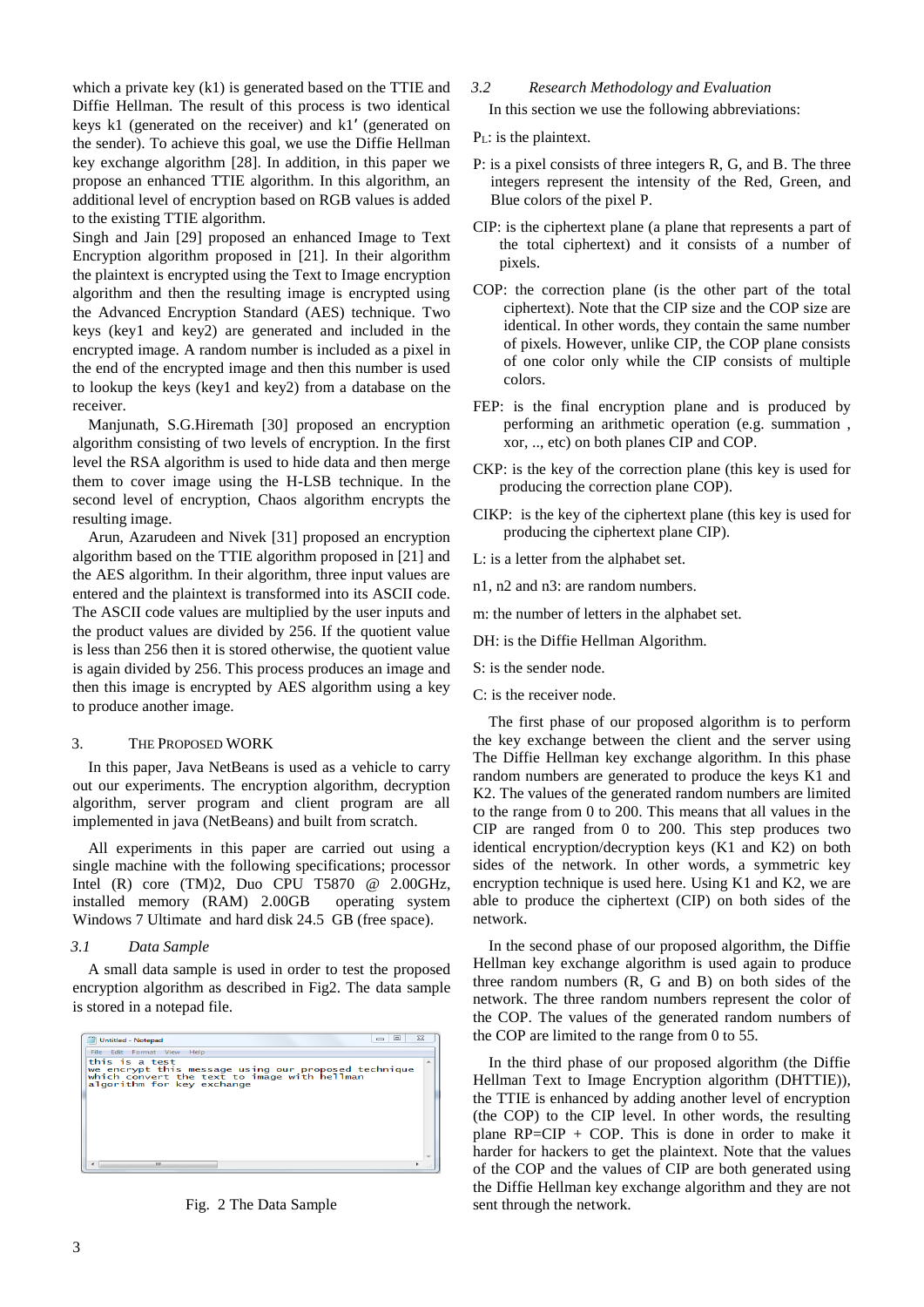The following is a mathematical description for the proposed algorithm DHTTIE. Here, we describe the main phases of the DHTTIE.

### Phase 1: Key Exchange for the ciphertext plane (CIP)

For each L in the plaintext, S generates three secret integers namely n1, n2 and n3 and then uses the DH technique to produce one pixel consists of R, G and B values as follows:

- S: Generate three random numbers (n1), (a) and (h).
- S: Compute  $A = (n1)<sup>a</sup>$  (mod h)
- S: Send the A value to C.
- C: Generate random number (b)
- C: Compute  $B = (n1)^b \pmod{h}$
- C: Send the B value to S.
- S: Compute  $A' = B^a \pmod{h}$
- C: Compute  $B' = A^b \pmod{h}$

The result of this step is two identical numbers A' and B'. These two numbers represent the red color  $(R)$  on both S and C. In other words,  $R = A' = B'$ . Bear in mind that the R value is in the range from 0 to 200.

The above algorithm is repeated for the other two colors G and B producing for example, A″ , B″, A‴ , B‴, such that:  $G = A'' = B''$  and  $B = A'''$ ,  $B'''$ . Note that the three values R, G and B produce one pixel  $(\Omega)$  which represents one letter from the alphabet list. Note that the values R, G and B are generated using the DH algorithm and thus they are not reveal to anyone.

To be sure that all pixels are in the range from 0 to 200, the modulus operation is used as follows:

 $R = R$  % 200,  $G = G$  % 200,  $B = B$  % 200

The above steps are repeated for all letters in the alphabet set producing the CIKP key. The CIKP key entries adhere to the following rule:

$$
\forall L_i \sqsupseteq ! \ P_i \ (R_i, G_i, B_i)
$$

Now, suppose that  $(\Omega)$  is a pixel in the CIP plane where  $(\Omega) = \{R_{\Omega}, G_{\Omega}, B_{\Omega}\}\$ and that (v) is a pixel in the COP plane where  $(v) = \{Rv, Gv, Bv\}$ . In this paper we enhance the TTIE algorithm by adding  $(\Omega)$  to  $(\sigma)$  and thus produce a new pixel ( $\partial$ ). Note that the values R, G and B of ( $\partial$ ) are in the range from 0 to 255. This is because  $(\Omega)$  values are in the range from 0 to 200 and  $(v)$  values are in the range from 0 to 55. Now,  $\left(\partial\right)$  represents one pixel in the FEP plane where  $\partial = \{R_{\partial}, G_{\partial}, B_{\partial}\}\)$ . The  $(\Omega)$  values are added to the  $(\sigma)$ values before sending them through the channel as follows:

$$
FEP = \{ \partial_1, \partial_2, \partial_3, ..., \partial_{No \text{ of pixels in the plain } } \}
$$
  
\n
$$
FEP = \{ [(R_{Ω1} + R_{υ1}), (R_{Ω2} + R_{υ2}) + (R_{Ω3} + R_{υ3})],
$$
  
\n
$$
[(R_{Ω4} + R_{υ4}), (R_{Ω5} + R_{υ5}) + (R_{Ω6} + R_{υ6})],
$$
  
\n
$$
[(R_{Ω7} + R_{υ7}), (R_{Ω8} + R_{υ8}) + (R_{Ω9} + R_{υ9})], ... \} (1)
$$

Where,

$$
\partial_1 = [(R_{\Omega_1} + R_{\sigma 1}), (R_{\Omega_2} + R_{\sigma 2}) + (R_{\Omega_3} + R_{\sigma 3})]
$$
  

$$
\partial_2 = [(R_{\Omega_4} + R_{\sigma 4}), (R_{\Omega_5} + R_{\sigma 5}) + (R_{\Omega_6} + R_{\sigma 6})],
$$

and so on.

This is done in order to make it difficult for hackers to get the plaintext. Note that the addition operation in Eq. 1 can be replaced with any arithmetic operation. Bear in mind that on the other side of the network when the receiver receives the FEP plane, it first subtracts the COP from the CIP as follows:

$$
\begin{aligned} \text{FEP} &= \{ [(\partial_1 \cdot \mathbf{R}_{01}), (\partial_1 \cdot \mathbf{R}_{02}) + (\partial_1 \cdot \mathbf{R}_{03})], \\ & [(\partial_2 \cdot \mathbf{R}_{04}), (\partial_2 \cdot \mathbf{R}_{05}) + (\partial_2 \cdot \mathbf{R}_{06})], \\ & [(\partial_3 \cdot \mathbf{R}_{07}), (\partial_3 \cdot \mathbf{R}_{08}) + (\partial_3 \cdot \mathbf{R}_{09})], \dots \} \end{aligned} \tag{2}
$$

Then, the final phase of this algorithm is carried out where the decryption algorithm is executed in order to get the plaintext. In this phase, each three contiguous integers are grouped in order to produce an individual letter from the plaintext. Fig. 3 describes the above phases.



Fig. 3 The Phases of the DHTTIE encryption algorithm

The proposed algorithm (DHTTIE) is evaluated by comparing the decrypted text on the client side with the plaintext sent by the server.

#### *3.3 Our Experiment*

Fig.4, shows the system architecture for our experiment. Java (Netbeans) is used as a vehicle to carry out the experiment. The client program, the server program, the encryption algorithm and the decryption algorithm are built from scratch. The client and the server are tested on the same machine using the loopback address 127.0.0.1 and port 7070.



Fig. 4 The system architecture for the DHTTIE encryption algorithm

In this experiment, the plaintext shown in Fig.2 is encrypted on the client machine and then sent to the server machine as an image of type ".png" as shown in Fig.5.



Fig. 5 The ciphertext produced by DHTTIE algorithm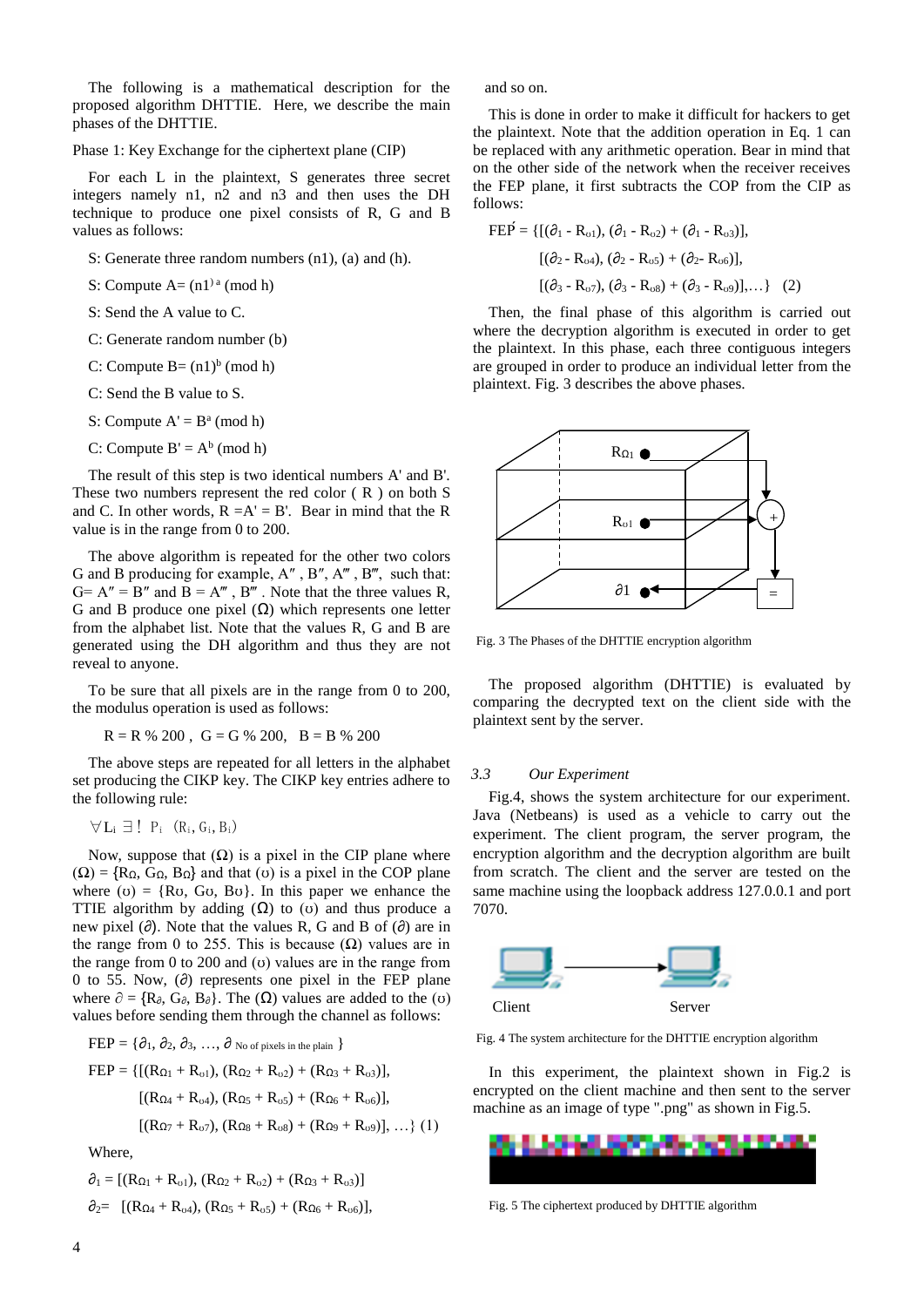Unlike the previous work presented in [21]-[27] in this paper, the TTIE algorithm is enhanced by another level of encryption (the COP plane). In addition, the encryption keys (set of pixels) are generated on the sender and the receiver nodes and thus, there is no need to send them through the network.

## *3.4 Analysis of the Proposed Algorithm (DHTTIE)*

The hackers need to pass through two levels of obstacles. The first level is the transformation of the text into "png" image (need to pass through the CIP and the COP planes). The second level is the Diffie Hellman level. Three integers are generated in order to produce the COP color; where each integer has a value in the range from 0 to 55. Each integer can be represented by 55 different values thus, the number of permutations checked out in order to guess the key for the COP is:

$$
\text{Pcop} = (55)^3 \tag{3}
$$

The number of permutations checked out before the hackers guess the CIP is:

$$
Pcip = ((255)^3)^{26} \t[22] \t(4)
$$

The key space for Pcop and Pcip (called Ksp) is the all possible permutations of an encryption key. Thus, Ksp is calculated as follows:

$$
Ksp = (55)3 \times ((255)3)26
$$
  
= 8.535366 e + 192 (5)

To calculate the number of permutations for Diffie Hellman when using the TTIE algorithm, first the key size of the proposed algorithm is calculated as follows:

We assume that the plaintext consists of the alphabet letters only (no digits or special characters are used) and thus, the number of letters (L) used for generating the plaintext is 26 letters. Since each letter is represented by three integers  $(I=3)$  and each integer is represented by eight bits (b=8), then the following equation describes the key size  $(S)$ :

$$
S = L \times I \times b
$$
  
= 26×3×8  
= 624bits

To find the equivalent case-base for Diffie Hellman (for symmetric key encryption) we use the following equation:

$$
0.05 * (SL + 14)3 / (log2 (SL + 14))2
$$
 (7)

Where, SL is the security level for symmetric encryption. [32].

Since we have a 624 bit key's size, then substituting  $SL =$ 65 in the above equation will produce a key of size  $= 620$ bits which is very close to 624 bits key size. Thus the total number of permutations for Diffie Hellman using the proposed key (called Ksdh), is approximately:

$$
\begin{aligned} \text{Ksdh} &= 2^{(65)} \\ &= 36893488147419103232 \end{aligned} \tag{8}
$$

Eq. 9, describes the total number of permutations (Tp).

$$
Tp = Ksp * Ksdh
$$
 (9)

Thus  $Tp$  is approximately  $=$ 3.1489941982705027534465953480025 e +212

## CONCLUSION AND FUTURE WORK

In this paper, a hybrid encryption algorithm (called the DHTTIE) is proposed. The DHTTIE is based on the TTIE encryption algorithm and the Diffie Hellman algorithm. The DHTTIE is analyzed and the results showed that the total number of permutations is approximately:

#### 3.1489941982705027534465953480025 e +212

Enhancements are carried out on the TTIE encryption algorithm by adding a new level of security (COP). This paper showed how the Diffie Hellman algorithm is used as a vehicle for generating the TTIE's key entries (colored pixels) on both sides of the network without a need for sending the key through the network. This is done in order to keep the keys secret. The proposed technique is evaluated by decrypting the message sent by the sender and thus retrieving the original message. In future, we proposed to investigate the DHTTIE when the key size is greater than 624bits and the tested data is a large-scale collection (multiple GBytes).

#### ACKNOWLEDGMENT

This work was supported by Al-Zaytoonah University of Jordan. We would like to acknowledge and extend our gratitude to them for their financial aid.

#### **REFERENCES**

[1] Lakhtaria, K. (2001) Protecting computer network with encryption technique: a study. *International Journal of u- and e-service, Science and Technology*. ,4, 43-52.

https://link.springer.com/chapter/10.1007/978-3-642-20998-7\_47

- [2] Chan, A.A Security framework for privacy-preserving data aggregation in wireless sensor networks. *ACM transactions on sensor networks*. ,7. http://dl.acm.org/citation.cfm?id=1921623
- [3] Goldwasser, S., Micali, S., Rivest, R. L. (1998) A Digital signature scheme secure against adaptive chosen-message attacks, *SIAM Journal of Computing*., 17, 281-308. http://epubs.siam.org/doi/abs/10.1137/0217017?journalCode=smjcat
- [4] Zaidan, B., Zaidan, A., Al-Frajat, A. and Jalab, H. (2010) On the differences between hiding information and cryptography techniques: an overview. *Journal of Applied Sciences*., 10, 1650-1655. http://www.oalib.com/paper/2734429.
- [5] Singh, A., Gilhorta, R. (2011) Data security using private key encryption system based on arithmetic coding. *International Journal of Network Security and its Applications* (IJNSA)., 3, 58-67. https://pdfs.semanticscholar.org/96c0/be3d7374c426723cc62d43b63a c6624db413.pdf.
- [6] Nithin, N., Anupkumar , M.B. and Hegde G. P. (2013) Image encryption based on FEAL algorithm. *International Journal of Advances in Computer Science and Technology*., 2, 14-20.